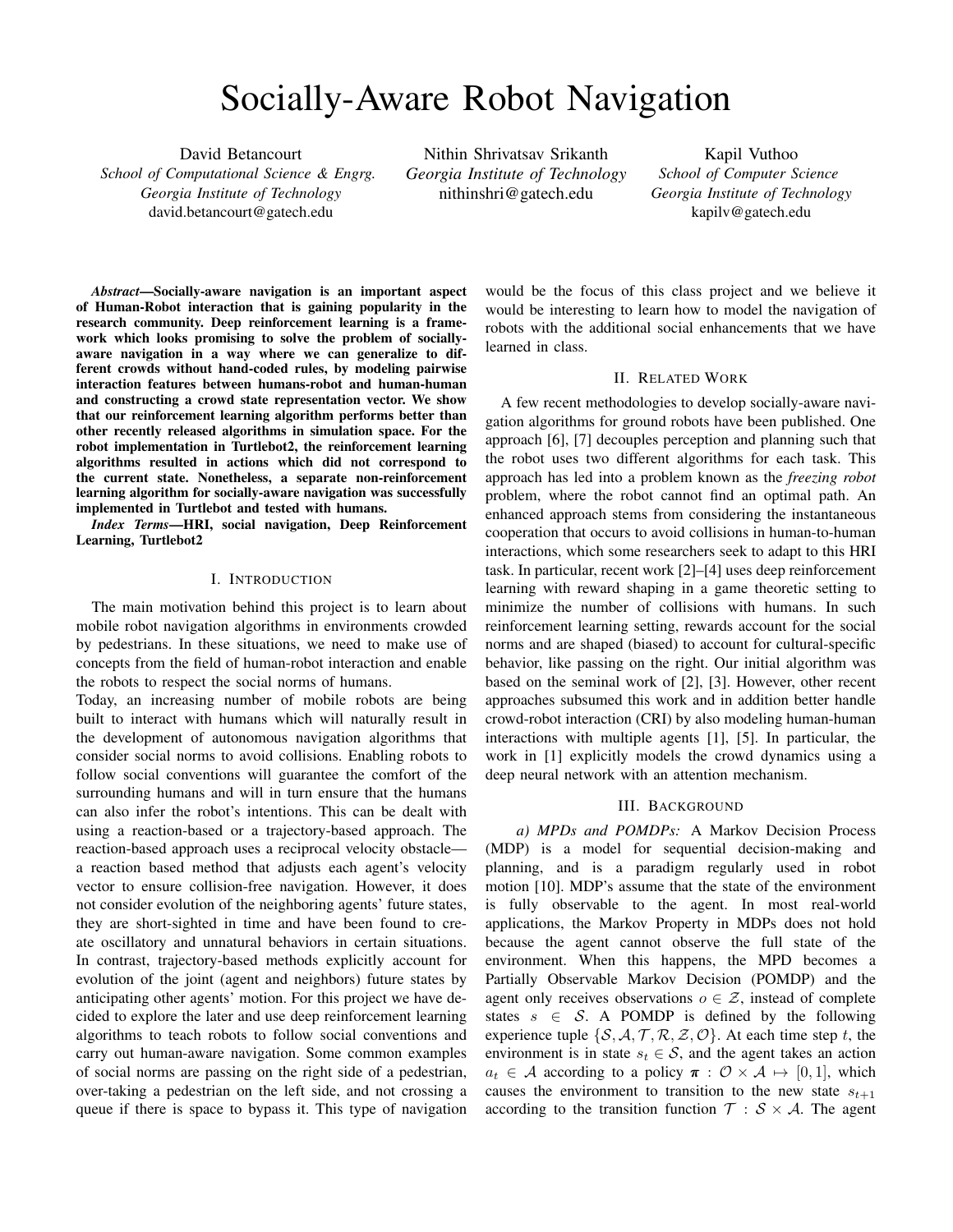then receives an observation  $o_t \in \mathcal{Z}$ , which depends on the new state of the environment with probability  $\mathcal{O}(o_t|s_{t+1}, a_t)$ . The agent then receives rewards according to its actions and the state  $r : \mathcal{S} \times \mathcal{A} \mapsto \Re$ . In MDPs and POMDPs, the goal of the agent is to maximize the expected future cumulative discounted rewards  $\mathcal{R} = \mathbb{E}$  $\int_{t=0}^{T} r^t \gamma^t$ , where  $\gamma$  is the discount factor.

*b) Value Iteration Networks:* The value of a state s following a policy  $\pi$  is  $V^{\pi}(s) = \mathbb{E}_a \pi \left[\begin{array}{cc} 1 \\ t=0 \end{array} r(s,a) \gamma \right]$ . The optimal value function  $V(s)$  is the maximal expected return from a state s, which equals  $\max_{\pi} V^{\pi}(s)$ . A policy is optimal  $(\pi)$  if  $V^{\pi^*}(s) = V(s)$ . Value Iteration is an algorithm which allows to calculate  $V(s)$  and  $\pi$ . In a value iteration network, the value function is evaluated by a deep neural network.

*c) Prioritized Experience Replay:* Prioritized experience replay (PER) developed in [9], uses the Temporal-Difference (TD) error and importance sampling to prioritize the order in which experiences are replayed by the RL agent. The work in [9] outperformed previous deep RL implementations, with uniform experience replay, in almost all the games in the Atari benchmark.

#### IV. METHODOLOGY

#### *A. Main Algorithm*

We adopted the algorithm of [1] and enhanced it by modifying the way that the RL agent samples past experiences. The algorithm consists of using value iteration initialized with demonstrations. The algorithm, SARL, seeks to model the relative importance of humans and encode the collective impact of the crowd. The multi-agent framework of SARL is composed of three modules, as follows:

*a) Interaction Module:* This module embeds the motion information of each of the agents (humans and robot) with respect to their neighbors. This is achieved by constructing a neighborhood map of size  $L \times L \times 3$  around each human i, which encodes the velocities of existing neighbors, as

$$
M_i(\alpha, \beta) = \frac{\times}{j2Q_i} \mathbb{1}[(\Delta x, \Delta y) = (\alpha, \beta)]s_j^h \tag{1}
$$

Where  $(\alpha, \beta)$  are the cell's coordinates;  $(\Delta x, \Delta y)$  are the difference in planar coordinates between humans i and j;  $Q_i$ is the set of neighboring humans around the  $i^{th}$  human;  $s_j^h$ is the local state vector for human j; and  $\mathbb{1}[\cdot]$  is the indicator function.

For each human *i* the state is a 7-tuple, defined as  $s_i^{h,(t)}$  =  $[p_x, p_y, v_x, v_y, r_i, d_i, r_i + r]^{(t)}$ , where p are positions, v are velocities,  $r$  are radii, and  $d$  separation distance at time t. For the robot, the state is a 5-tuple, defined as  $s^{(t)}$  =  $[d_g, v_{pref}, v_x, v_y, r]^{(t)}$ ; where  $d_g$  is distance to goal,  $v_{pref}$ is preferred velocity,  $v$  are velocities, and  $r$  is the radius at time  $r$ . The embedding of the state of the robot  $s$ , the states

of humans  $s_i^h$ , and neighborhoods maps  $M_i$ , into a highdimensional tensor  $e_i$  is achieved with a neural network  $\Phi_e$ parameterized by  $\Theta_e$ , as

$$
e_i = \Phi_e(s, s_i^h, M_i; \Theta_e)
$$
 (2)

Finally, the embedding vector  $e_i$  is then trained end-to-end with a deep neural network  $\Psi_h$  parameterized by  $\Theta_h$  giving the pair-wise interaction  $h_i$  between the robot and human i, as

$$
h_i = \Psi_h(e_i; \Theta_h) \tag{3}
$$

*b) Pooling Module:* In order to handle crowds of varying sizes, the pooling module allows the network to process an arbitrary number of inputs into a fixed-sized output action space. To this end, SARL uses an attention mechanism in order to learn the relative importance of each neighbor, as well as the collective force of the crowd. The attention score is achieved through hidden layers with ReLu activations  $\Psi_{\alpha}$ , parameterized by  $\Theta_{\alpha}$ , as follows

$$
\alpha_i = \Psi_\alpha(e_i, e_m; \Theta_\alpha) \tag{4}
$$

Where  $e_i$  is defined in Eq. 2 and  $e_m = \frac{1}{n} \int_{k=1}^{n} e_k$ . Then, the final representation of the crowd is given by  $c$ , as

$$
c = \sum_{i=1}^{\infty} \text{softmax}(\alpha_i) h_i \tag{5}
$$

Where  $h_i$  is defined in Eq. 3.



Fig. 1. Pooling Module Architecture from [1].

*c) Planning Module:* Using the compact representation of the crowd  $c$ , the planning module estimates the state value V for cooperative planning, parameterized by  $\Theta_V$ , as

$$
V = f_V(s, c; \Theta_V) \tag{6}
$$

*1) Model Details:* The hidden units of the network functions are as follows:  $\Phi_e = (150, 100); \Psi_h = (100, 50); \Psi_\alpha =$  $(100, 100); f_V = (150, 100, 100).$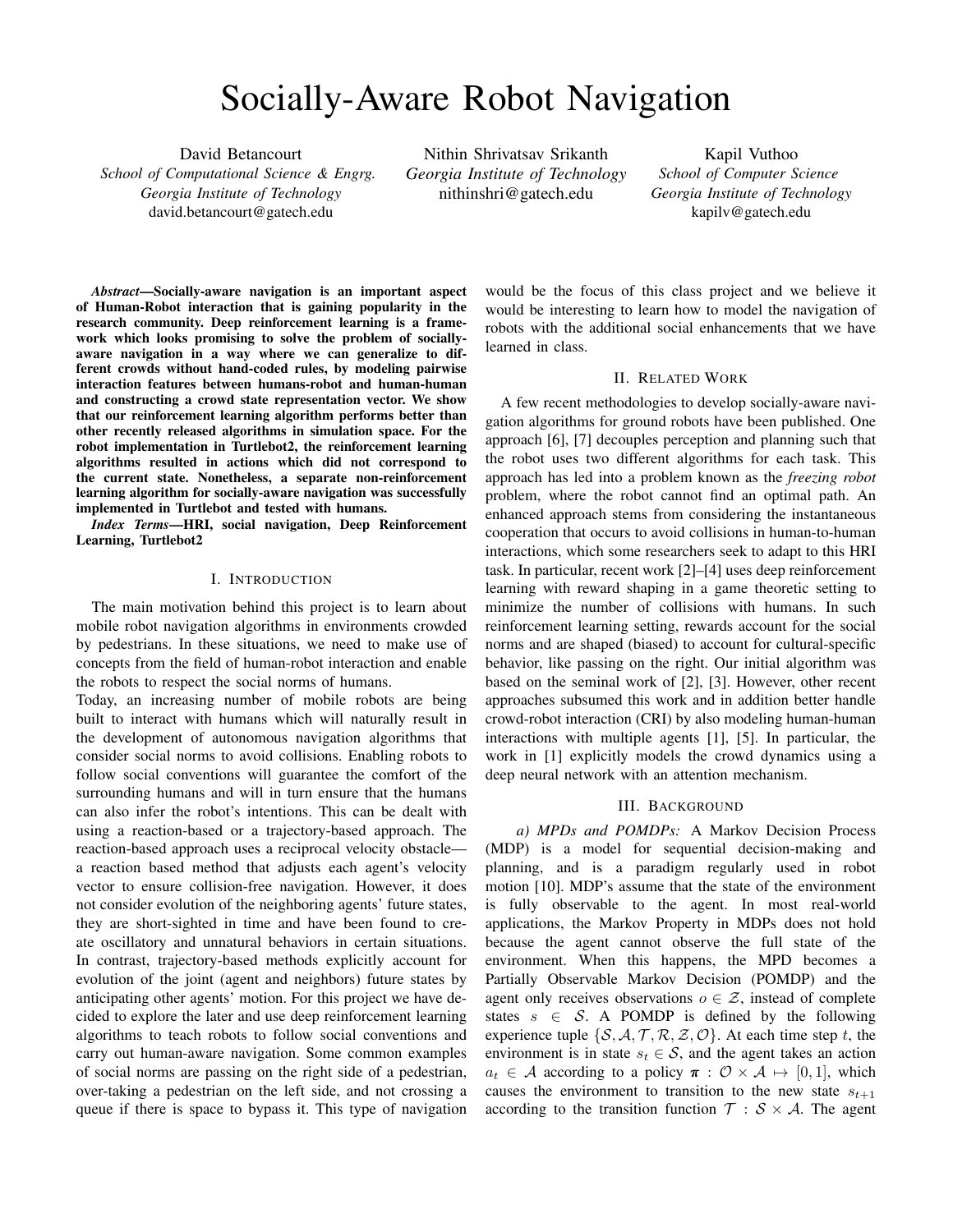*2) Reward Function:* The reward function is defined as follows:

$$
R_t(s_t^{joint}, a_t) = \begin{cases} \n\text{S} - 0.25 & \text{if } d_t < 0 \\
\text{S} - 0.1 + d_t/2 & \text{elif } d_t < 0.2 \\
\text{S1} & \text{elif } p_t = p_g \\
0 & \text{otherwise.}\n\end{cases}
$$

Where  $d_t$  is the minimum separation distance between the robot and the crowd during each time interval.

*3) Training Details:* We implemented prioritized experience replay (PER) [9] as an algorithmic enhancement for [1] and also implemented reward shaping as in [3]. Adding PER reduces the training time significantly and we noticed that surprisingly none of the algorithms in the literature used PER, but rather only sampled uniformly from the experience buffer. Additionally, PER helps to infer the POMDP hidden states in our setting—the intentions of humans. The model is trained in PyTorch using Adam with a mini-batch size of 32. The learning rate for imitation learning is 0.01 and 0.001 for RL. The action space contains 80 actions (5 speeds exponentially spaced between  $(0,v_{pref} ]$  and 16 headings evenly spaced between  $[0,2\pi)$ .

### *B. Secondary Algorithm*

We also implemented and tested the algorithm of [8] and successfully implemented it on TurtleBot2. The algorithm is a planning-based approach to address the problem of sociallyaware navigation. It proceeds by making use of a layered social cost function to generate collision-free paths. Some of the social norms hard-coded in the robot are avoiding the personal space of humans, waiting for a human to pass and moving out of the way when blocking a human's path. The algorithm involves the use of time-dependent, search-based path planning with dynamic, social cost maps containing costs based on predicted human trajectories and Gaussian social cost model. One of the main reasons for choosing this algorithm as an alternative is its ability to consider motion of humans over time. We tested this algorithm on Turtlebot in a narrow and cluttered environment. The navigation framework consists of the following modules.

*a) Search Graph:* To generate robot trajectories that are feasible and take into account the robot's inertial constraints, the state space is modeled in the following way:

$$
C = (x, y, \phi, v, \omega, t)
$$

—this corresponds to the unicycle model of the robot. Then, a discrete time model with a constant sampling time  $(\Delta t)$ and a finite set of directly executable actions  $u_i$  is used to build the Search Graph. The action set is as follows:  $U = \{(e_x a_x, e_{\phi} a_{\phi}) | e_x, e_{\phi} \in \{-1, 0, 1\}\}\.$  The actions are a combination of forward and angular accelerations resulting in motions which can have constant acceleration, constant deceleration or zero acceleration. This set of state space and actions ensures the generation of feasible motions through the use of a feasibility tree.

*b) Social Cost Model:* The social space preference of humans can be modeled using either potential functions or social costs and this approach makes use of a Gaussian cost model with an amplitude A and  $\sigma_x, \sigma_y$  along the person's front and side directions. To induce the social norm of moving the robot on the right side of the human and preventing it from moving in the sensitive area in front of the person, the Gaussian distribution is perturbed from the person's geometric center by a small value. In addition, to respect the proxemics of the person, a non-traversable area of radius  $r_0$ is created around the person.

*c) Dynamic Cost Map:* A layered dynamic cost map encodes the static environment constraints with the dynamic social constraints where each layer represents one snapshot of the predicted human-trajectory from time-step i to  $i + 1$ . The cost map has a single static layer and multiple dynamic layers with each layer being a two-dimensional grid that represents the navigation constraints of the robot.

*d) Optimization:* The parameters being optimized in the A search algorithm are path execution time, path length, static environment constraints and social constraints with each parameter being represented by a cost  $c_i$ . Each of these costs are described below:

Path execution time is proportional to the required timesteps to reach goal.

The path length cost function is a function of the linear and diagonal transitions associated with a planned path in the cost map grid.

The static environment and social constraints cost function is obtained from the dynamic cost map according to the grid cell that the path traverses.

The Cost Function is as follows:

$$
C = \Sigma w_i.c_i \tag{7}
$$

*e)* A *Heuristic:* This paragraph describes the robot's behavior when no people are around. To generate the shortest path of the robot a planar eight-connected Dijkstra expansion is imposed on the static layer of dynamic cost map.

*f) Planning Timeout:* To ensure that the planning frequency is constant the time allocated for planning is restricted. Once the maximum planning time is reached, the algorithm returns the path to the best expanded state which can be the goal state in an ideal scenario. If the goal was not reached, the algorithm returns the lowest cost path that reached the goal at any orientation and velocity or expand the path to the state that would be expanded next.

*1) Model Details:* The local map for TurtleBot2 is generated using Simultaneous Localization and Mapping technique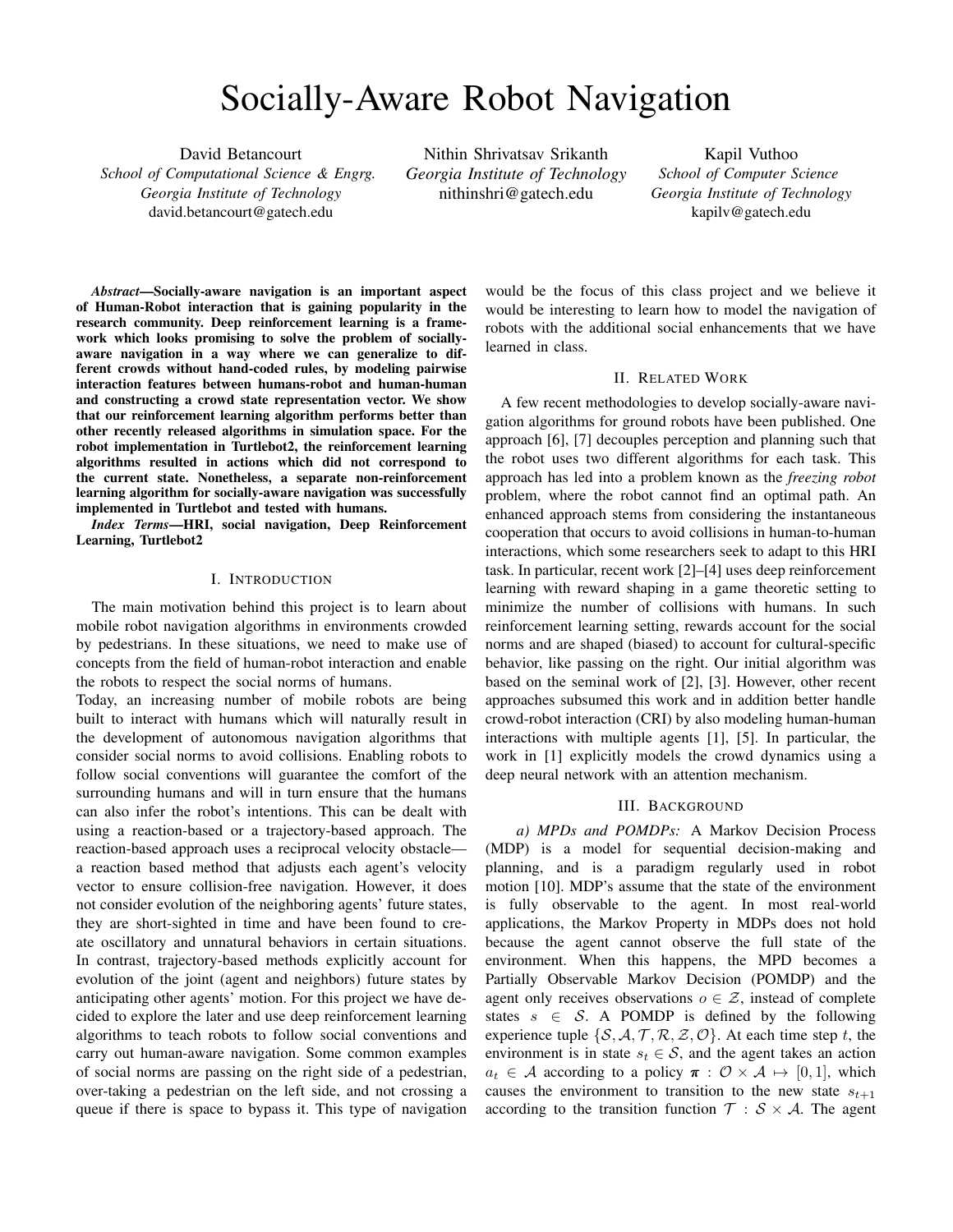by leveraging the gmapping package of Robot Operating System(ROS). The GMapping algorithm makes use of Rao-Blackwellized particle filters to learn grid maps and localize the robot.

### *C. TurtleBot Implementation*

We started with programming the turtlebot for normal navigation using all the sensors and built in utilities in ROS like navstack and rviz for local and the global planner. To prepare the turtlebot for addition of deep learning algorithms, we integrated the object detection for collision avoidance and subsequently added people detection. Further, the CADRL and SARL algorithms were trained and the trained model put on the tutlebot.

As discussed in the above sections a non-communicating multiagent collision avoidance problem can be formulated as a partially-observable sequential decision making problem. In this implementation the agent's state vector is a combination of two parts:  $s_t = [s_t^o; s_t^h]$  where  $s_t^o$  denotes the observable part that can be measured by all other agents, and  $s_t^h$  denotes the hidden part that is only known to the agent itself. Each part of the state vector is a further combination of  $p$  position,  $v$  - velocity,  $r$  - radius and  $h_a$  - heading angle.  $s^{o} = [p_{x}, p_{y}, v_{x}, v_{y}, r] \, s^{h} = [p_{gx}, p_{gy}, v_{pref}, h_{a}]$ 

We took the origin as the start point of the robot in the map and then by subscribing to Odometry we got the position coordinates to this origin in 2D. Own velocity was being published to cmd vel, therefore known and for the moving people (Agents) the position and velocity is calculated from the lidar data. Further, the heading was also taken from Odom data. Because of the mismatch of the training data and the expected data, the inference engine was not generating proper velocity commands. We tweeked and tried many combinations of the state vectors and the paper [1] is also silent about physical implementation as against using the gym environment.

*a) Implementation Details:* Throughout the entire project ROS was a very important ingredient. ROS stands for Robot Operating System and is a meta operating system for writing modular robot software. The modularity and powerful communication capabilities of ROS allowed us to create such a complex task in a simple manner.

The TurtleBot2 was abstracted as a unicycle model to pass the motion commands for navigation. The TurtleBot2 is equipped with ASUS Xtion Pro sensor which is an RGB-D sensor but is used as a Lidar for our application. This sensor is based in primesense infra-red technology. The sensor outputs data in the form of a laserscan which is a linear vector of ranges from the robot to the nearest obstacle in various directions. A ROS node extracts the middle few rows of the Asus Xtion Pro's depth image and filters the output to generate data similar to the data from a Lidar.

The TurtleBot2 is built on a Kobuki mobile base which works on differential drive mechanism. The base has sensors such as wheel encoders and gyroscope, actuators for movement and a power source. The sensors of the robot are used in generating the odometry information of the robot such as its pose. To operate it a Netbook with ROS capabilities is needed and we have used the ASUS Netbook of TurtleBot2 and this laptop is configured as a ROS MASTER URI.

The codes were first tested on simulation using Gazebo and then the codes were ported to hardware. Results of both the simulation and hardware are attached in the Results section.

The lattice planner ROS package is used as the timedependent global planner and timed path follower ROS package is used for local planning. The lattice planner generates a path based on  $A$  search algorithm for robots with differential drive constraints. It directly uses the dynamic cost map for planning the paths of the robot. The timed path follower provides a trajectory tracking controller in the ROS Navigation Stack.

To test the behavior of the robot around humans, a fake detection node is executed in ROS. The navigations goals of the robot are set in RViz and the robot smoothly navigates to the desired goal while avoiding humans and following social constraints.

## V. RESULTS

# *A. Comparison of Algorithms*

Table 1 shows the comparisons of the main reinforcement learning algorithm implemented (SARL) vs two other recent approaches (CADRL [2] and LSTM-RL [4]) during testing. For all approaches, the algorithms were trained using prioritized experienced replay, which significantly reduced the training time (from 20k episodes to 4k episodes). SARL-PER had the lowest collision rate, while CADRL-PER was faster. The LSTM-RL-PER algorithm did not perform well, perhaps, it needed more training episodes but we wanted to do a comparison with similar training times. Fig. 3 shows the navigation time and the rewards per episode of training, we see that CADRL-PER and SARL-PER are very similar during training, while LSTM-RL is not converging.

TABLE I COMPARISON OF RL ALGORITHMS

| <b>Algorithm</b> | <b>Collision Rate</b> | <b>Success Rate</b> | Time to Goal (sec) |
|------------------|-----------------------|---------------------|--------------------|
| <b>SARL-PER</b>  | 0.018                 | 0.99                | 11.23              |
| <b>CADRL-PER</b> | 0.054                 | 0.99                | 10.78              |
| LSTM-RL-PER      | 0.63                  | 0.58                | 22.94              |

# *B. TurtleBot2 Implementation Results*

The RViz visualizations for the TurtleBot navigation in an environment with humans is depicted in the pictures below. As seen from the pictures, the navigation of the TurtleBot is smooth due to the even switching between the various navigation behaviors represented by the layered cost map. The re-planning of path takes place when the planned path conflicts with human motion. The red cylinder around the human is a restricted radius which the robot will never get close to. The blue layer around the human represents the Gaussian distribution with an offset to represent a region of high potential.